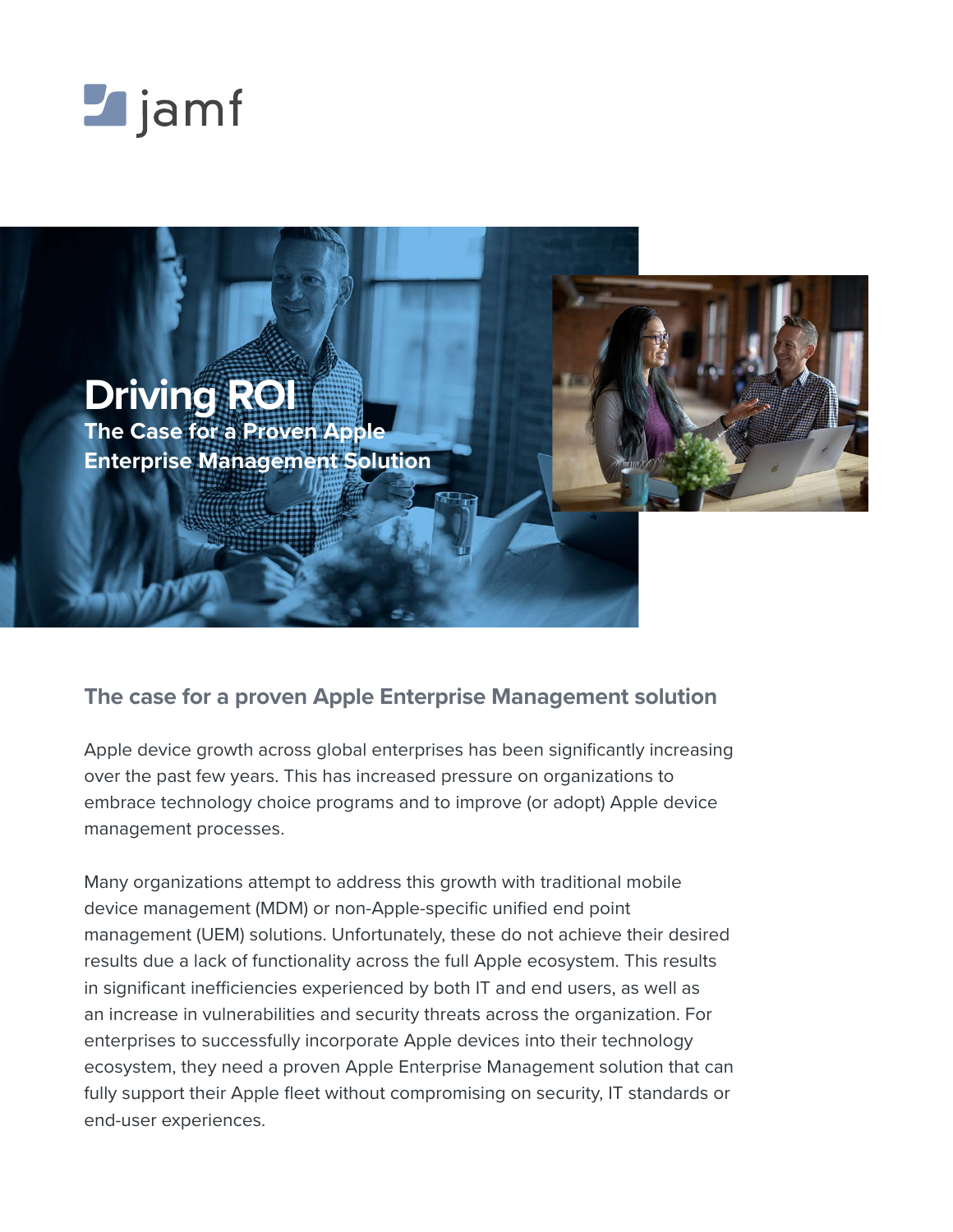#### Hobson & Company

**[Hobson & Company \(H&C\)](http://hobsonco.com/)**, a leading research firm focused on Total Cost of Ownership (TCO) and Return on Investment (ROI) studies worked with Jamf — a leader in Apple Enterprise Management solutions — to explore these challenges and learn how industry leaders are responding. H&C conducted independent research consisting of more than 10 in-depth interviews with Jamf customers and found that a proven Apple Enterprise Management solution addressed specific customer challenges across both large and small enterprises to deliver a quick and compelling ROI.

The goal of this research study and report is to highlight examples of validated use cases where the impact of Jamf's Apple Enterprise Management solution (which goes beyond device management to automate the entire lifecycle of Apple in the enterprise) is not only strategic, but also measurable based on key metrics confirmed by current users of the solution.

### **Apple Enterprise Management challenges**

Customers interviewed noted that there are consistent challenges with managing a growing fleet of Apple devices. Below is a list of some of the most universal concerns.

### **Lack of (or inadequate) Apple-focused solutions**

IT administrators are faced with highly manual processes for provisioning, deploying and managing Apple devices due to inadequate or non-Apple-specific device management solutions. The inability to efficiently upgrade to Apple's latest operating systems when they become available, for example, frequently results in end-user productivity loss and the potential for an increase in security vulnerabilities.

#### **Increased Security Risks**

As the number of Apple devices continues to grow within organizations, security becomes exponentially more difficult to manage across all devices. Further, a lack of visibility into these devices, combined with the inability to easily access them remotely, leaves IT and Security teams at double risk. They are not only at risk of being unaware of potential security threats; they are also at risk of being unable to quickly address them even with a known vulnerability.

### **Employee retention and recruiting challenges**

According to a recent Jamf survey , 175% of respondents said **[they would be more likely to stay at a company](https://www.jamf.com/resources/e-books/global-study-employee-choice-2021/)  [if they could choose their own devices.](https://www.jamf.com/resources/e-books/global-study-employee-choice-2021/)** 89% were willing to sacrifice part of their salary to do so. A recent **[Microsoft Work Trend Index](https://www.microsoft.com/en-us/worklab/work-trend-index/hybrid-work)²** found that more than 40% of employees are thinking about leaving their jobs in 2021 due to what's being referred to as the 'mass exodus.' While technology choice programs are only offered at approximately half of organizations, enterprises are being urgently challenged to embrace these programs to retain and recruit talent.

*1 Global Study: Employee Choice and its Impact on the Future of Work, September 23, 2021, Jamf.com*

*2"The Next Great Disruption Is Hybrid Work—Are We Ready?" Microsoft Work Trend Index, March 22, 2021*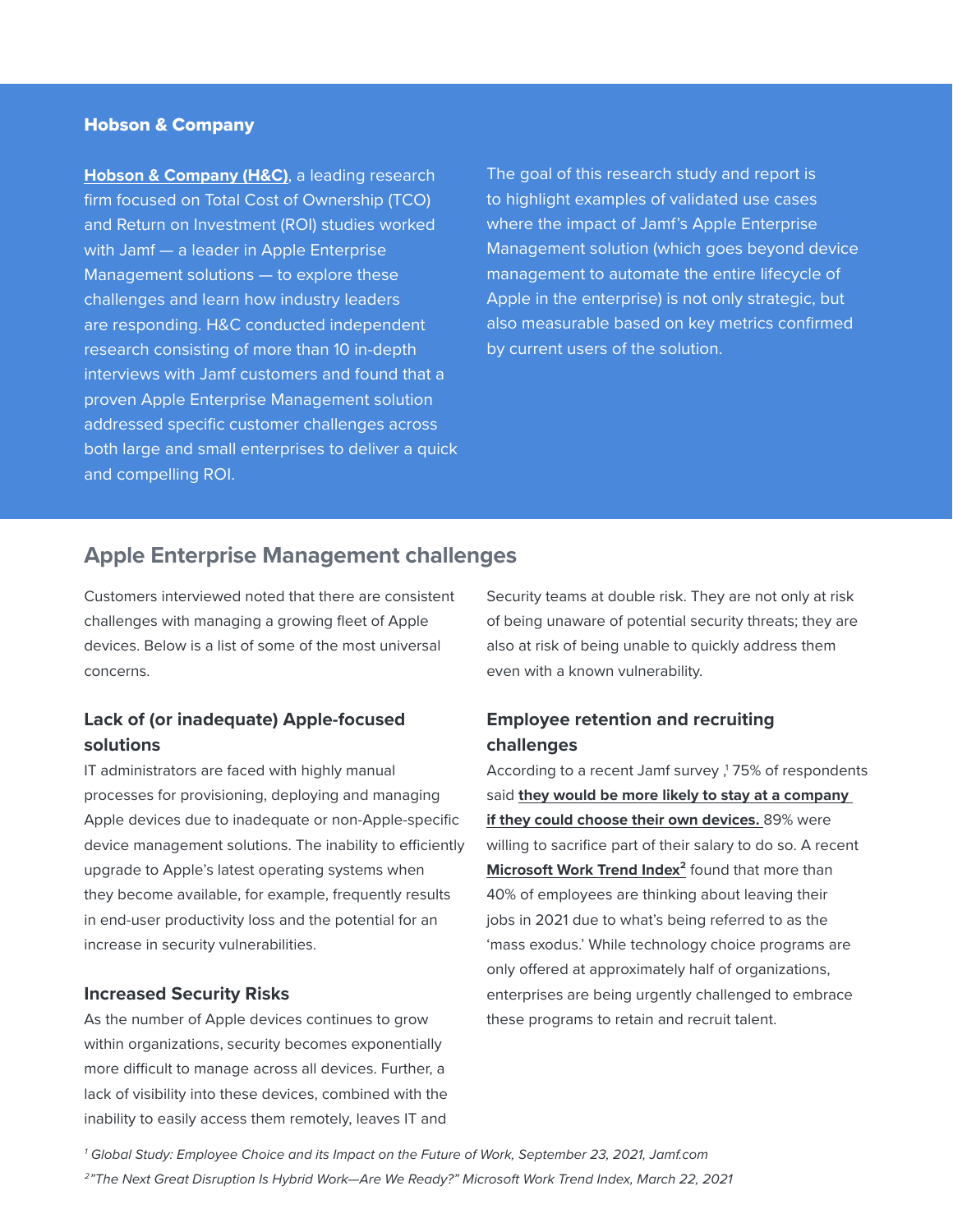# Customer research identified Jamf's solution benefits across three broad business objectives:

### **Simplify IT Management**

### **Reduce time spent on device provisioning and deployment**

Passwordless authentication includes not only purchasing and receiving devices but also configuring user-specific settings. This is a high-touch and manual process for IT administrators, and it is even more time consuming for device upgrades.

**Jamf Pro** enables zero-touch device deployment through its integration with Apple Business Manager, allowing IT administrators to automatically enroll and deploy devices at scale without requiring handson support. Further, pre-stage enrollment settings and Smart Groups allow IT to configure multiple similar devices based on department need.

**Jamf Connect** facilitates personalized provisioning of users from a cloud identity service during an Apple provisioning workflow, including multi-factor authentication. It also provides the flexibility to centrally and remotely manage users, groups and passwords.

## **90% Reduction**

in time spent on device provisioning and deployment

"We were already down to 10-15 minutes to provision and deploy a device with Jamf Pro, and then Jamf Connect enabled us to drop-ship devices without IT touching the machine at all." -IT Tech Support Lead

### **Reduce time spent on ongoing device management**

Manually maintaining and managing devices, including ongoing configuration settings, is time-consuming and resource-intensive. To keep consistent and secure systems, IT staff need to spend hours each week researching newly-available software patches. They must then visit each workstation for OS updates, security policy updates, encryption settings and more.

**Jamf Pro** provides a 360° view of device environments through inventory reports that deliver realtime, dynamic hardware/software information. This information can trigger workflows and automate device management tasks. Further, this high level of visibility enables more informed decisions and cost projections.

# **90% Reduction**

in time spent on ongoing device management

"As soon as we had our machines in Jamf, we realized that a handful of them needed immediate replacement and that some of their operating systems weren't in compliance." - Information Security Manager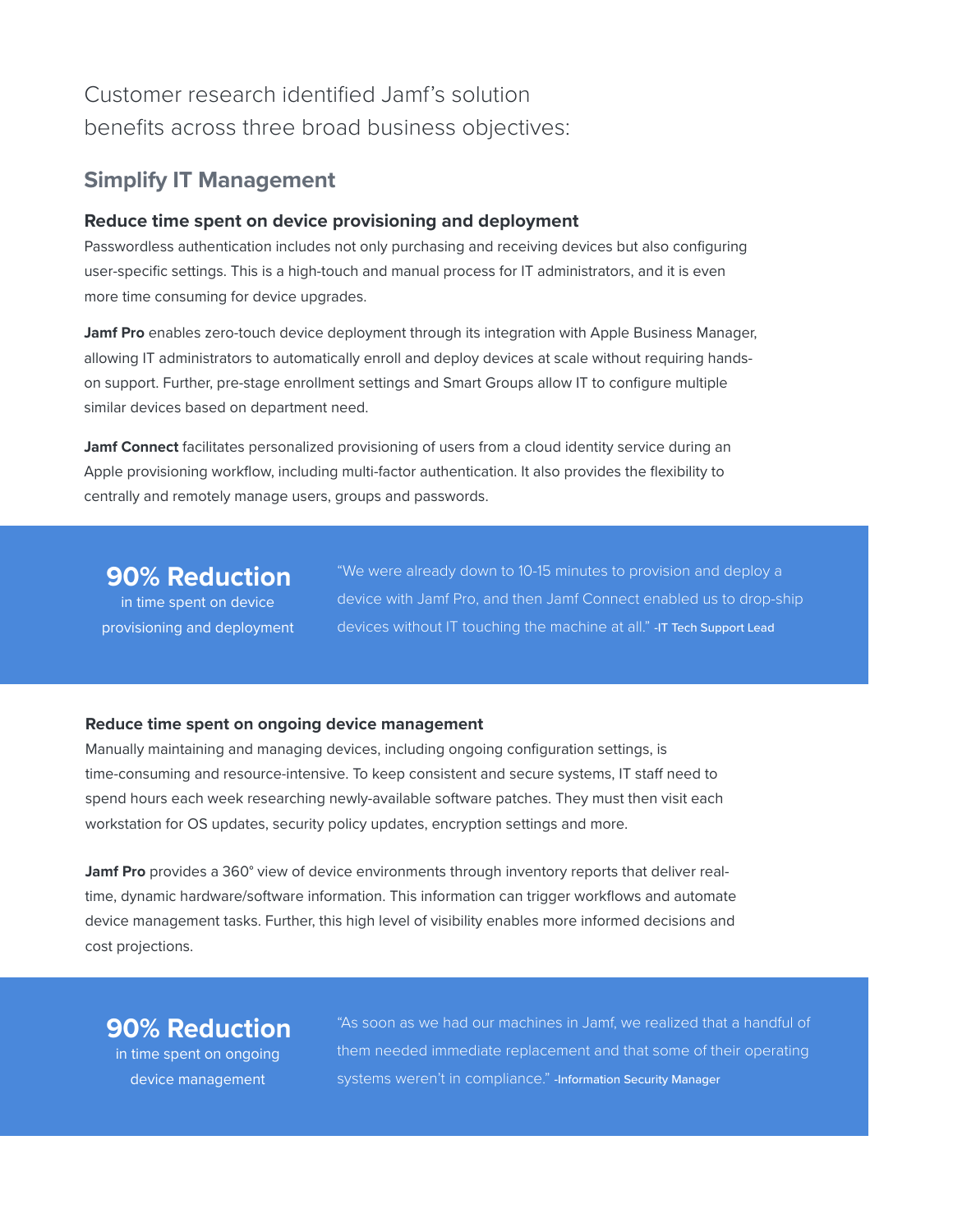

#### **Reduce time spent on application management**

Software deployment and patching processes are time-consuming, costly and error-prone ultimately tying up IT resources on low-value tasks.

**Jamf Pro** provides a central location to license, deploy and manage apps. It also empowers users to deploy approved apps automatically or via Jamf Self Service. Further, Jamf Pro provides access to hundreds of app titles and patch policies that facilitate patch management. In addition, AppConfig allows for the pre-configuring of application settings, making it quick and easy for end users to log in.

## **90% Reduction**

in time spent on application management

"Jamf Self Service has saved our effort by 100% on updating computers with new apps because end users can now install them themselves." IT Engineer

#### **Reduce total cost of software application licenses**

Without visibility into hardware/software configurations actively in use, organizations are prone to making overly-conservative and expensive purchase decisions.

**Jamf Pro** integrates with Apple Business Manager to enable bulk purchasing right from the App Store. It provides visibility into app distribution and usage to inform reassignment of unused licenses and more effective budgeting. With the visibility provided by the inventory function, Jamf Pro can also provide insight into hardware usage (i.e. storage, processing) for more informed bulk purchases of hardware.

## **10% Reduction**

in total cost of software application licenses

"We've reduced our application license costs by 10% because of the visibility we get through Jamf Pro." Staff Systems Engineer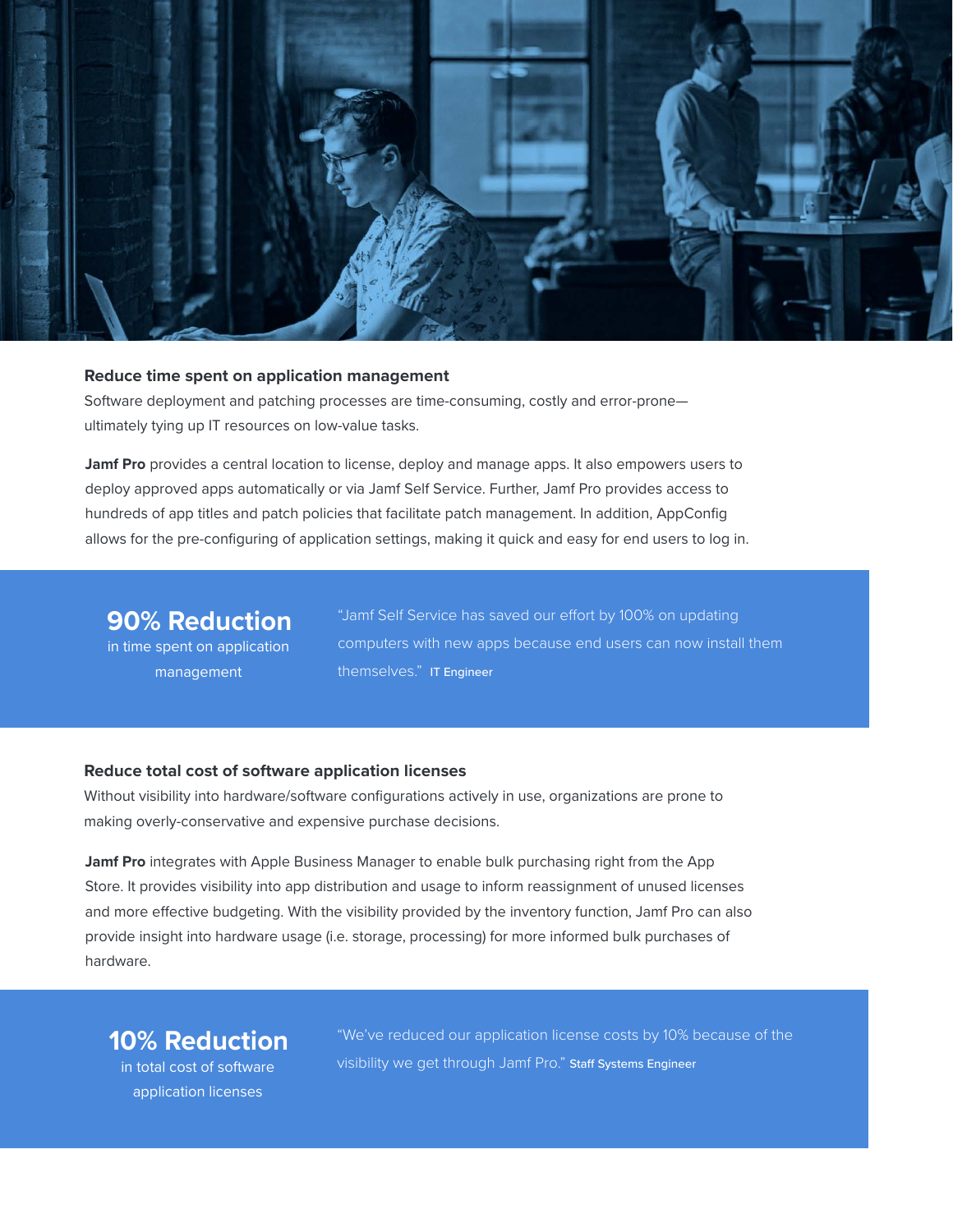### **Reduce time spent on help desk tickets**

When end users have technical difficulties, the first step to resolution is logging a ticket with the help desk. These tickets, especially for simple fixes, can really add up to a lot of money and time for IT.

**Jamf Pro** ensures end users receive their pre-provisioned devices with zero-touch deployment and provides self-service capabilities, including the ability to install apps, manage updates and troubleshoot common issues. In addition, IT can automatically push out fixes and patches.

**Jamf Connect** enables IT to provision devices with cloud identity credentials, allowing users to easily log in with one set of cloud-based credentials. Further, Jamf Connect keeps credentials in sync between an end user's Mac and the organization's cloud identity provider (down to the account level), even when a password is changed. This eliminates password-related tickets.

**Jamf Protect** delivers a purpose-built Apple security solution that offers real time on-device detections that immediately identify threats, which can then be automatically addressed by Jamf Pro via network isolation or removal of malicious files.

## **70% Reduction**

in time spent on help desk tickets

"We spend substantially less time on help desk tickets due to management functionality included in Jamf Pro and password-related issues with Jamf Connect." Staff Systems Engineer

"Jamf Protect has stopped malware, so it has reduced data loss instances and other issues that previously would've resulted in support tickets." Chief Information Security Officer

### **Improve end-user experience**

#### **Reduce end-user productivity loss**

End users often spend a significant amount of time on device set up and keeping their devices up to date with the latest software and apps, including maintaining security standards and troubleshooting issues (such as password resets).

**Jamf Pro** ensures end users receive their pre-provisioned devices with zero-touch deployment and empowers them with a Self Service app that provides automated solutions to their most common IT needs (i.e., installing apps, managing updates and automating fixes for common issues).

**Jamf Connect** offers cloud identity credentials, allowing users to easily log in with one set of cloud-based credentials. Because Jamf Connect keeps credentials in sync between an end user's Mac and the organization's cloud identity provider, end users don't experience a hitch in in service, even when they have changed a password. This eliminates time spent waiting for IT before the user can get back to work.

**Jamf Protect** offers a solution that identifies security risks and enables IT to deliver fixes with minimal impact to end-user productivity.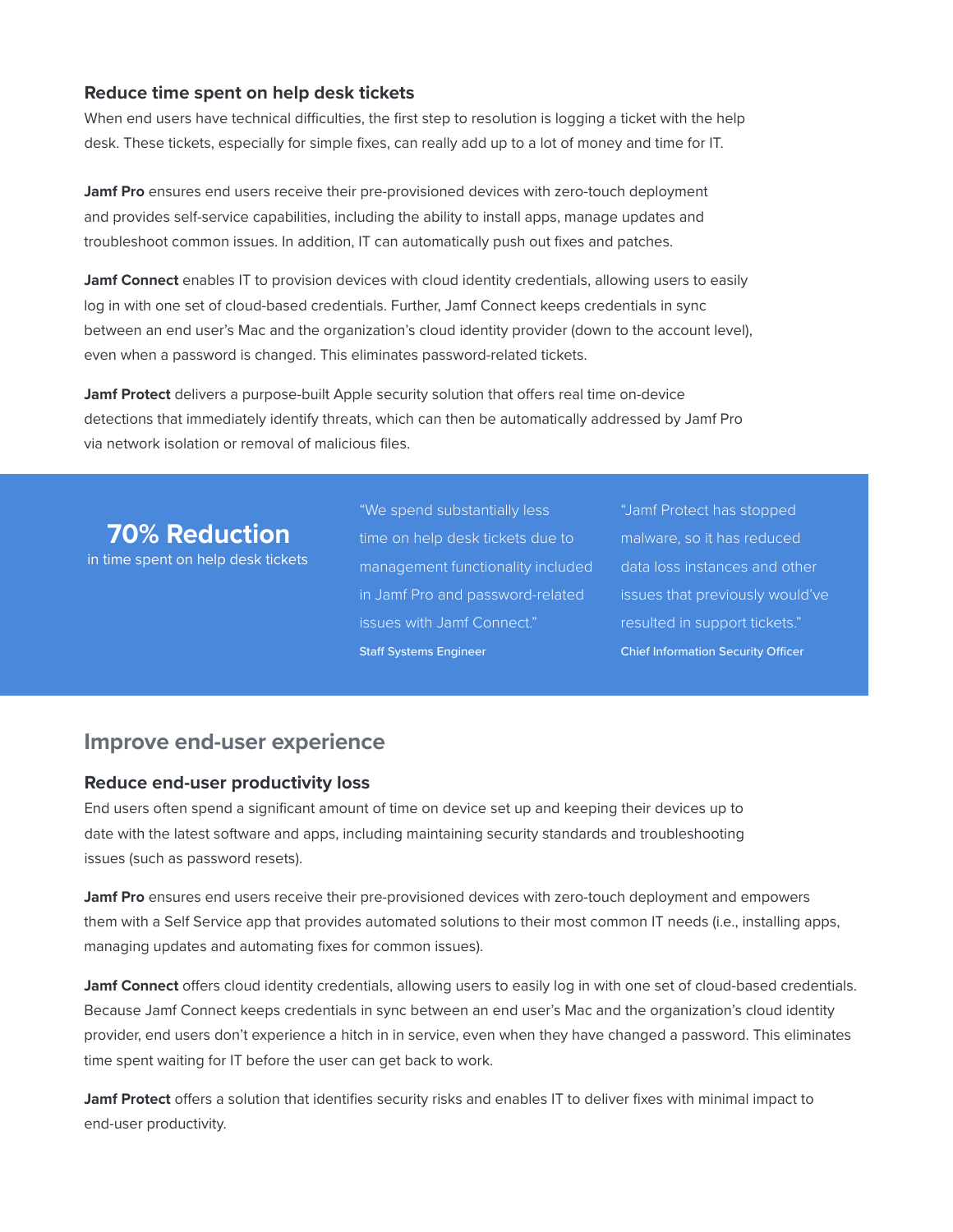"Jamf has absolutely increased end-user productivity because it's eliminated 90% of activities related to support…there's very limited downtime now." Staff Systems Engineer

#### **Improve employee satisfaction to support hiring and retention**

Technology choice programs are proven to increase employee retention and satisfaction, but are sometimes perceived as difficult to successfully implement.

**Jamf Pro** enables a scalable approach to a successful technology choice program by providing a purpose-built Apple experience for all Apple products, including instant out-of-the-box productivity with zero-touch deployment and automating fixes for common issues.

**Jamf Connect** enables users to access their Apple devices and their applications with a single identity across their devices and apps, reducing complexity and providing an improved user experience.

**Jamf Protect** identifies on-device threats immediately, which can then be automatically addressed by Jamf Pro, allowing employees to focus on their work without frustrating delays or slowdowns.

### **8% Improvement**

in employee satisfaction to support hiring and retention "Over half of our end users didn't like our prior MDM product, but we've had no complaints since going live with Jamf....it's invisible to users compared to before where we had so much trouble with it." -Information Security Manager

### **Mitigate Risks**

#### **Reduce time spent remediating incidents and vulnerabilities**

Identifying security incidents or vulnerabilities on all affected devices and remediating them can be tedious and time consuming due to a lack of visibility into the environment and the need for manual fixes.

**Jamf Pro** includes same-day operating system support that provides instant access to newly-released layers of security and fixes to vulnerabilities from Apple. Further, dynamic Smart Groups and inventory reporting enable IT Admins to locate known vulnerable software and remotely push out fixes and patches or to 'lock and wipe' compromised devices as needed.

**Jamf Connect** allows IT to establish and enforce security password policies across the organization as well as providing visibility into who accessed devices when and from where.

**Jamf Protect** blocks known malware and includes behavioral detections that can trigger automated actions and provide insight into attacks in real time. Further, full details of each alert including macOSspecific effects sharply expedites response and remediation.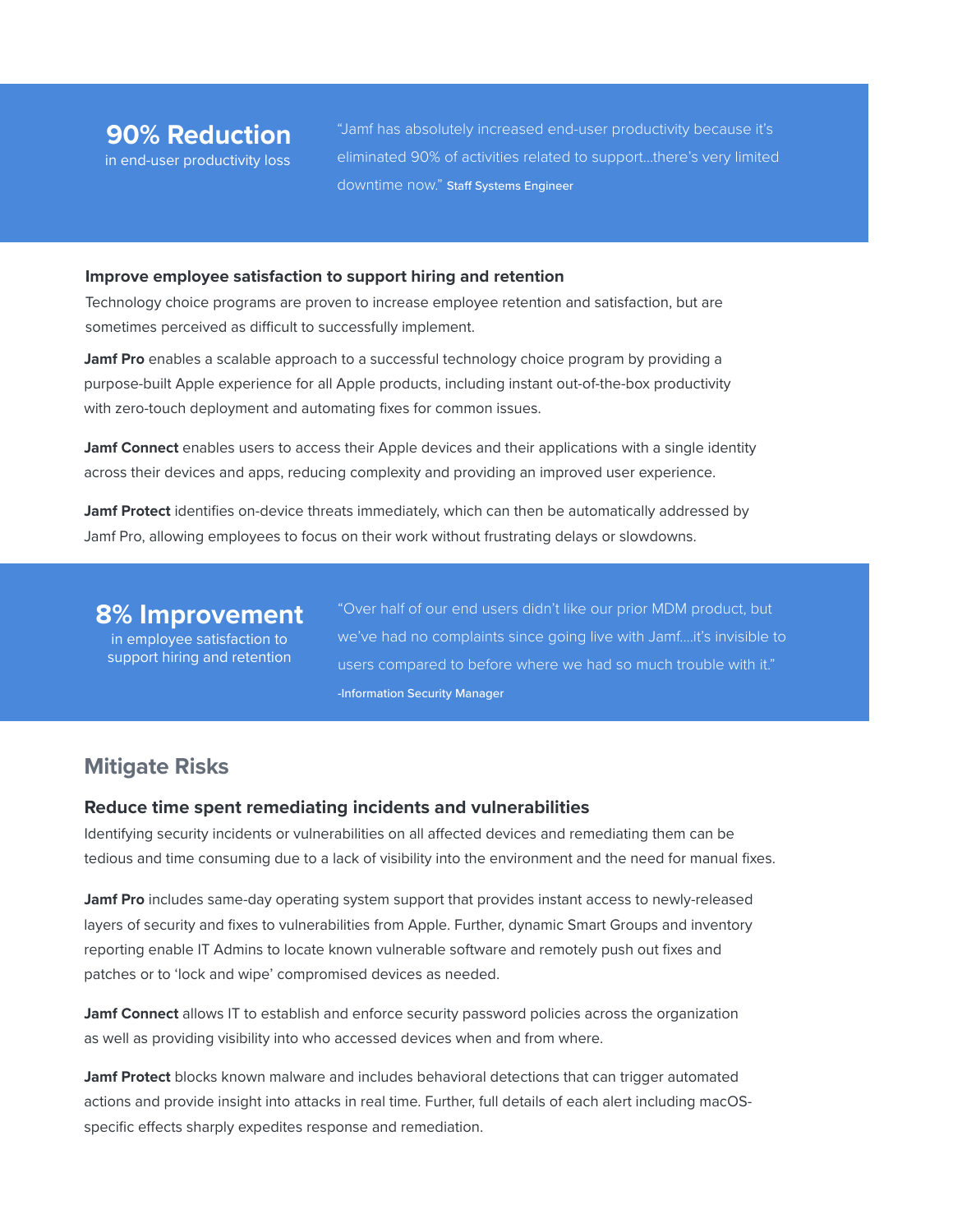## **70% Reduction**

in time spent remediating incidents and vulnerabilities "From a security standpoint, the great thing about Jamf Protect and Jamf Pro is being able to pull logs from machines, which has given us 100% more visibility than we had before." Information Security Manager

#### **Reduce probability of security and/or compliance incidents**

Security breaches can be expensive and have legal consequences that negatively impact revenue as well as damage your reputation.

**Jamf Pro** enables organizations to automatically manage device settings and configurations to ensure devices are configured securely. It enforces encryption, restricts access to secure Wi-Fi networks, configures VPN settings, controls apps and restricts malicious software. When necessary, Jamf Pro allows IT to remotely push out patches or 'lock and wipe' devices. Further, sameday operating system support provides instant access to newly-released layers of security and vulnerability fixes.

**Jamf Connect** allows IT to establish and enforce security password policies across the organization and provides visibility into who accessed devices when and from where. Further, granular access reports facilitate security and compliance audits.

**Jamf Protect** provides real-time behavioral detections that enable early threat identification, including deep event-driven insights necessary to remediate Mac-specific threats and prevent macOS malware. Further, detailed audit reports demonstrate compliance with specific security standards and regulations.

## **15% Reduction**

in probability of security and/or compliance incidents

"Before Jamf, I would put us at a medium-to-high risk level for having some type of malicious activity or breach through our machines; now we're low risk because of improved visibility and ability to monitor our devices." Information Security Manager

"Jamf Protect helped put technical controls in place that were easy audit in order to meet regulatory and compliance requirements—as well as check several security standards boxes with our customers." Chief Information Security Officer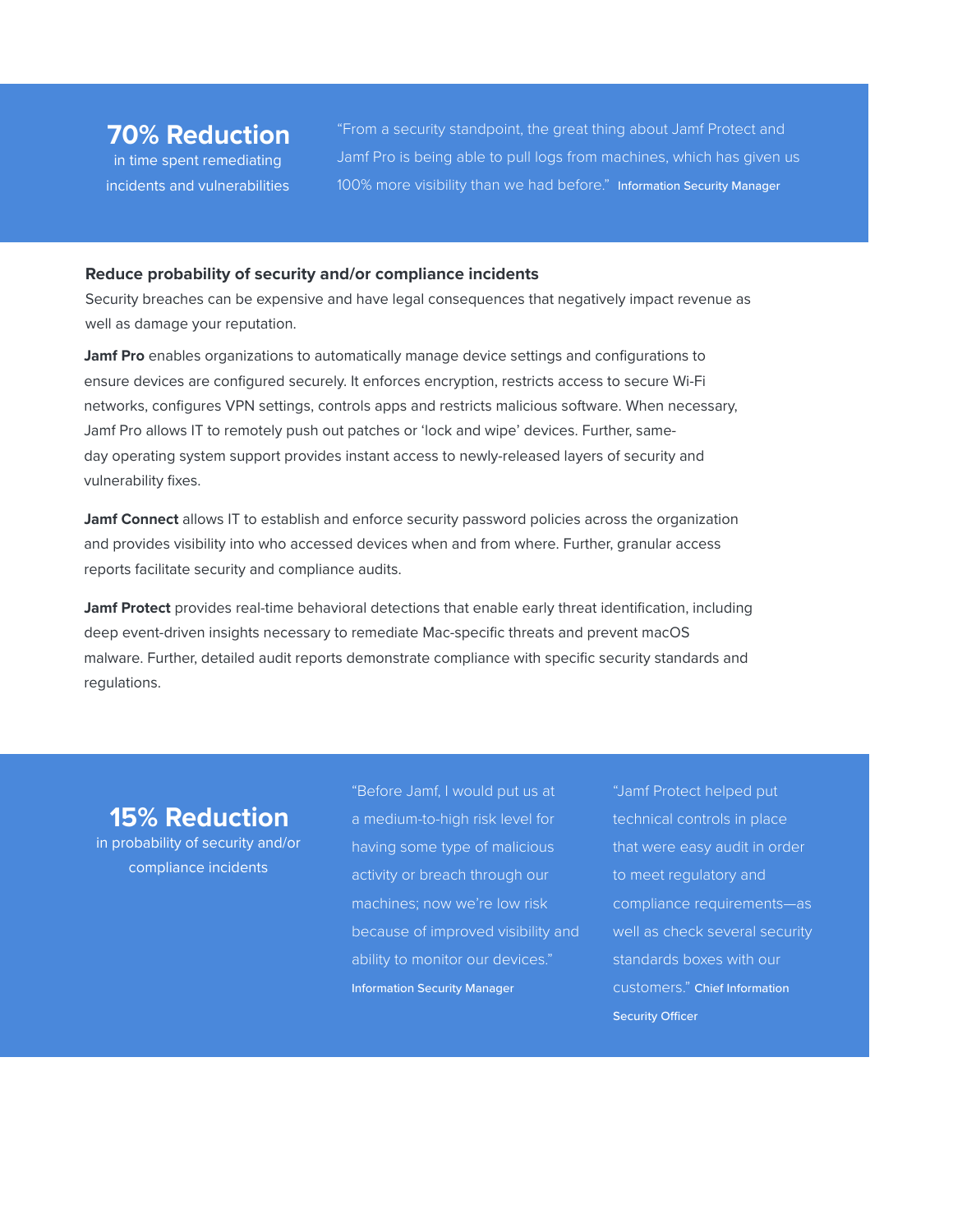## **In Summary**

The customer interviews for this research report identified nine discrete organization-wide benefits to using Jamf. Below is a summary of the top benefits and impacts experienced by an organization with \$40M in annual revenue and 500 Apple end users who log an average of three help desk tickets per year:

| <b>Top Three Benefits</b>                                        | <b>Annual Value</b> |
|------------------------------------------------------------------|---------------------|
| Improve employee satisfaction to support<br>hiring and retention | \$400,000           |
| Reduce end-user productivity loss                                | \$335,106           |
| Reduce probability of security and/or<br>compliance incidents    | \$167,625           |
| <b>Other benefits</b>                                            | \$183,739           |

**Total Benefits: \$1,086,470**

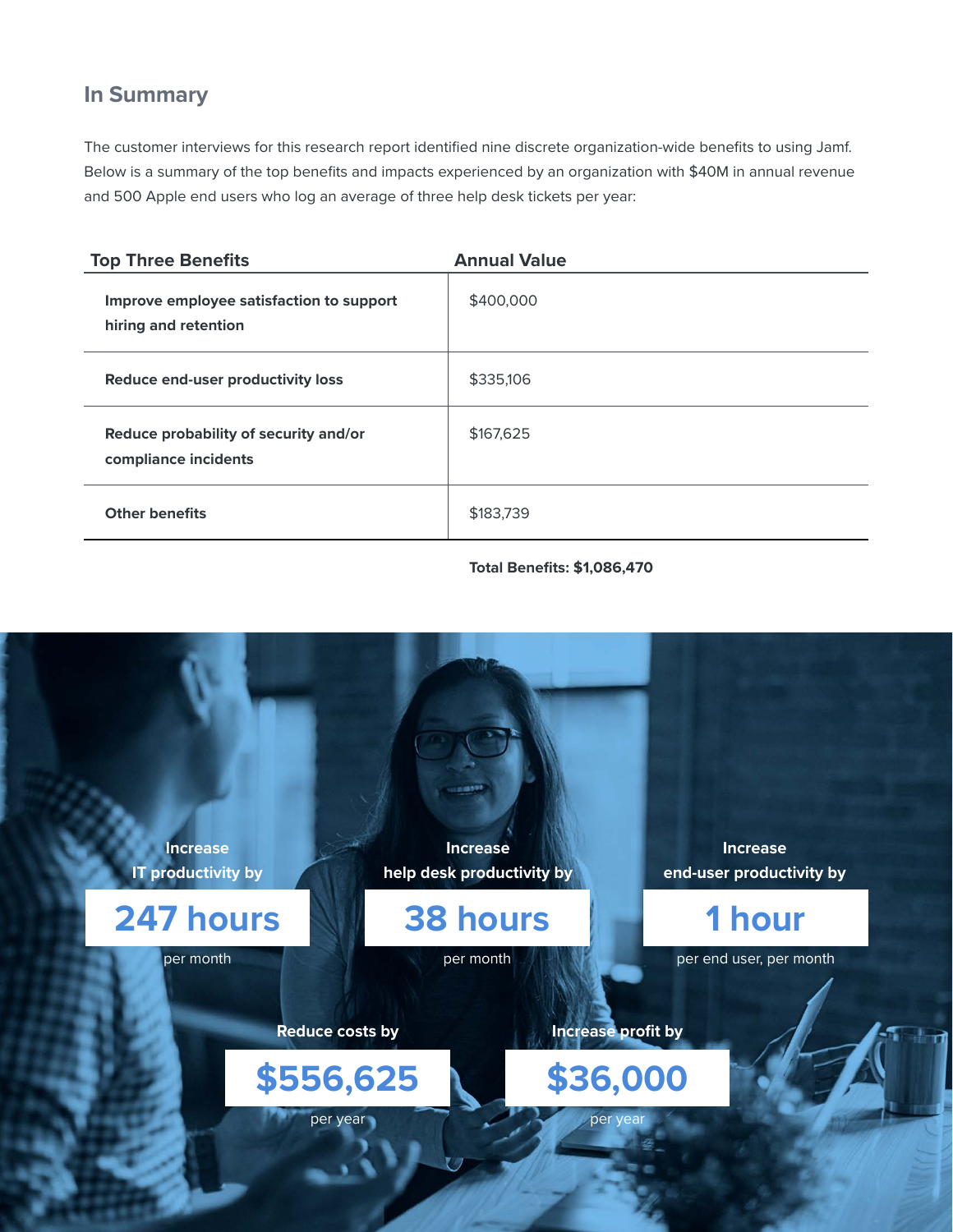# **Key ROI Findings**

The value of Jamf's Apple Enterprise Management solution is immediate and demonstrable. A sample organization with 500 Apple end users can realize significant financial benefits from an investment in a proven Apple Enterprise Management solution.



| <b>FINANCIAL METRIC</b> | <b>3-YEAR VALUE</b> |
|-------------------------|---------------------|
| Payback (months)        | 2.7                 |
| <b>ROI</b>              | 781%                |